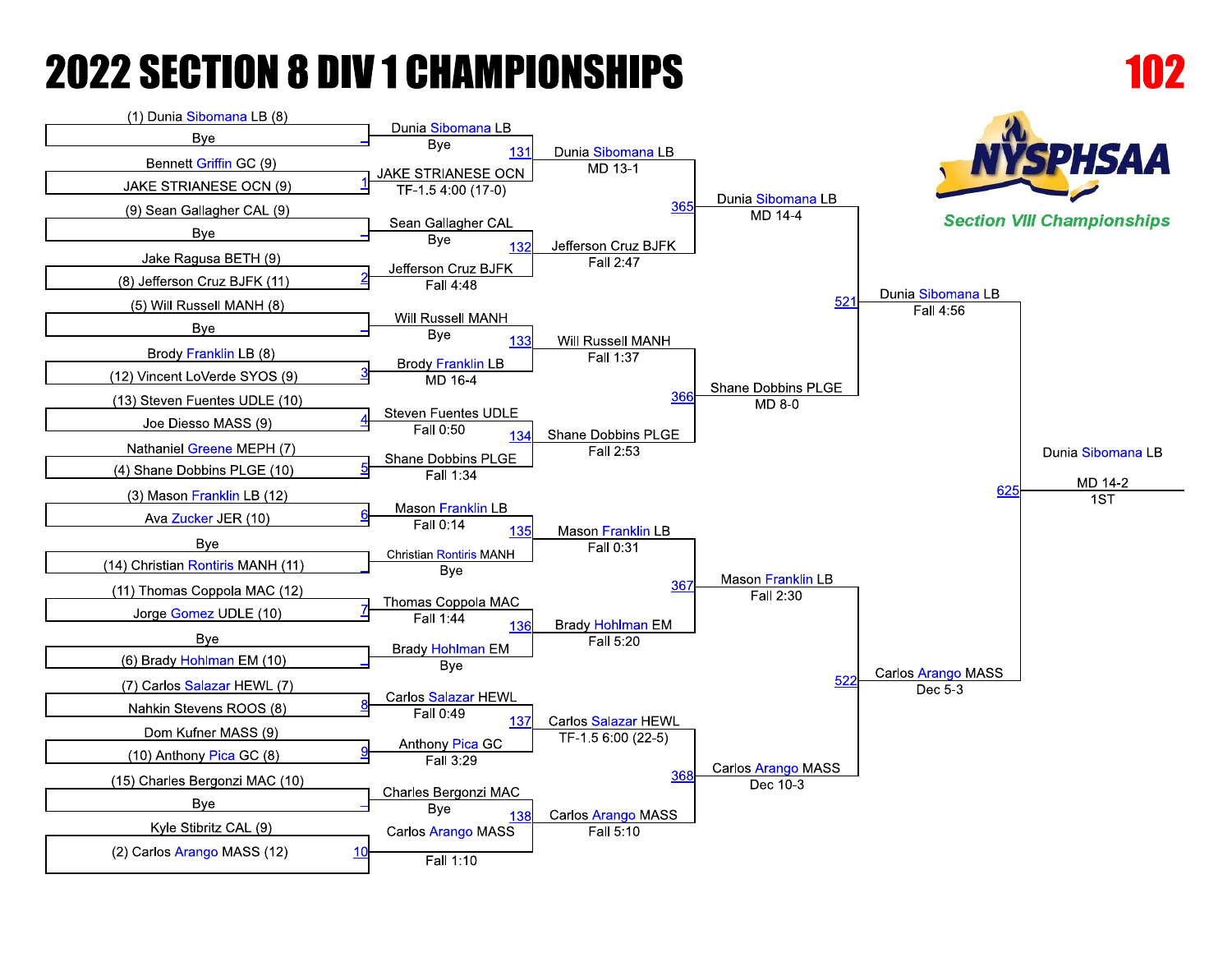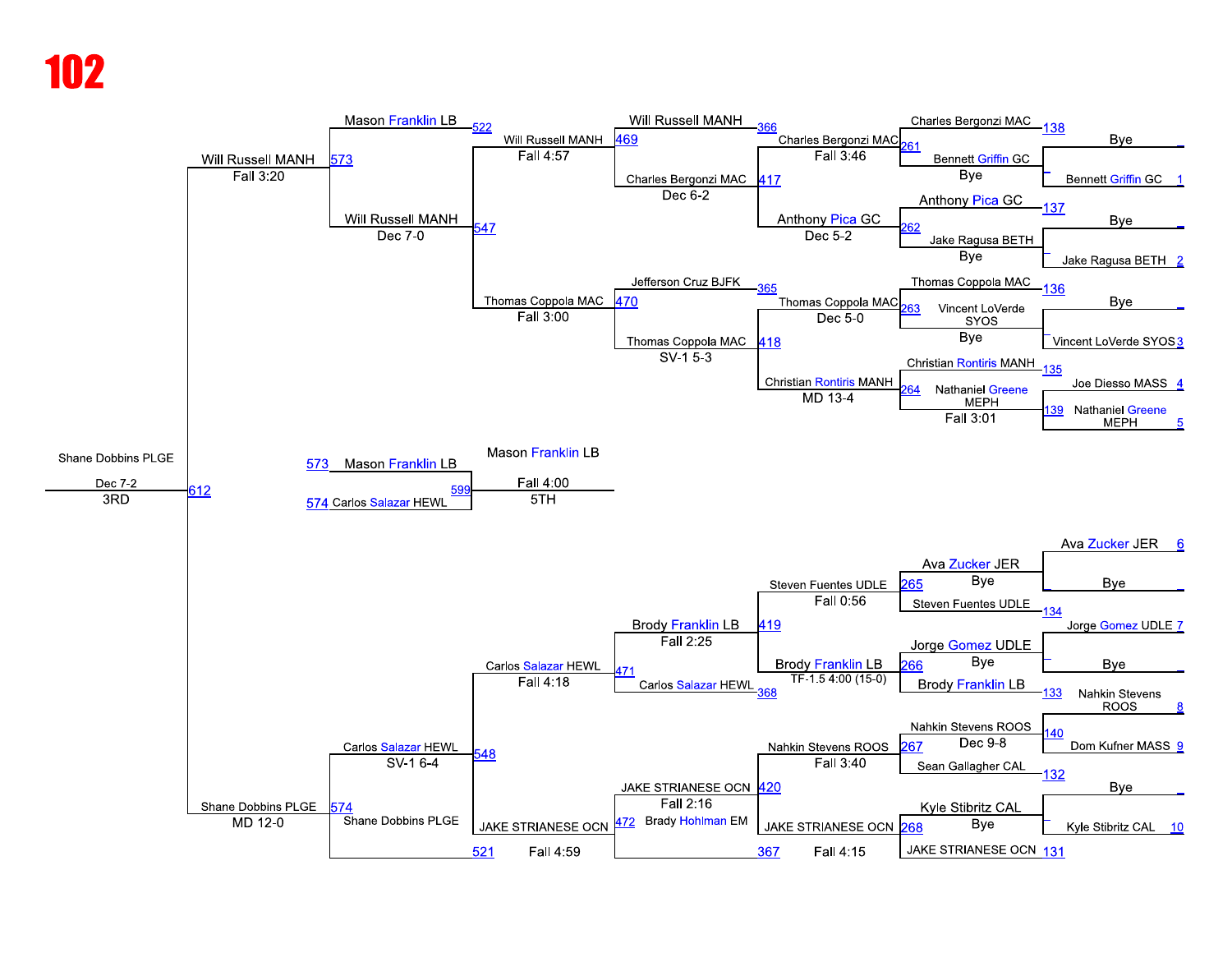

Fall 2:14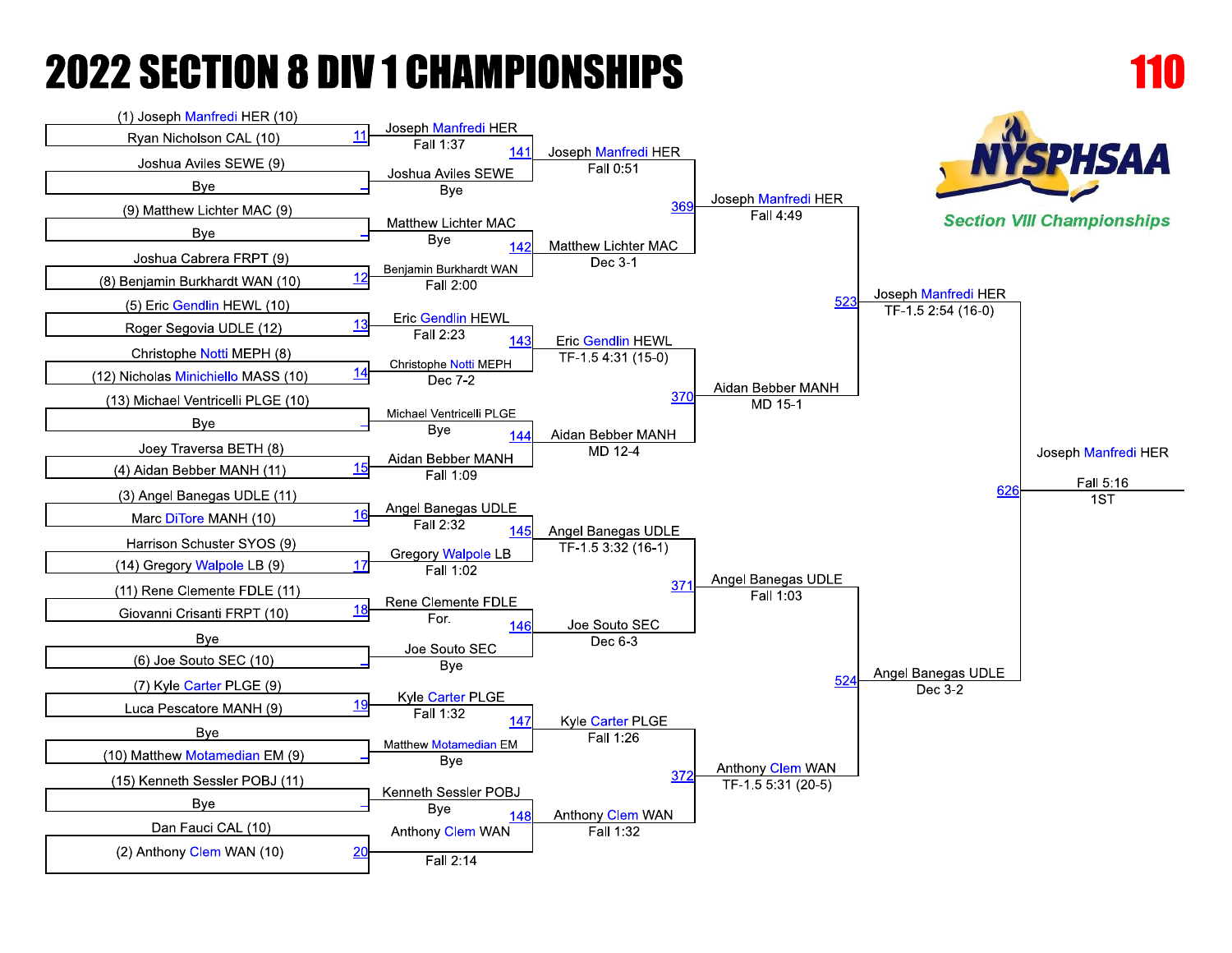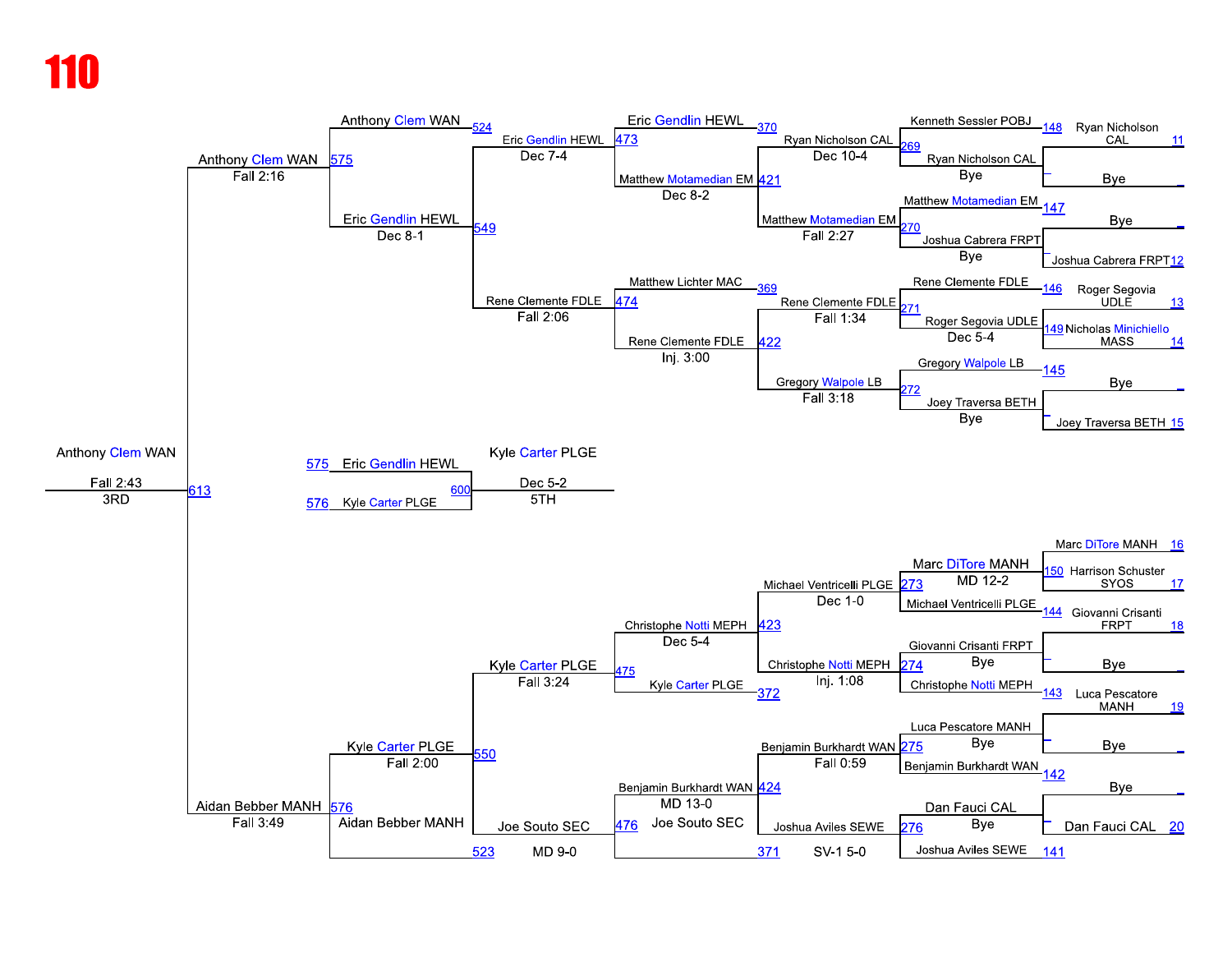

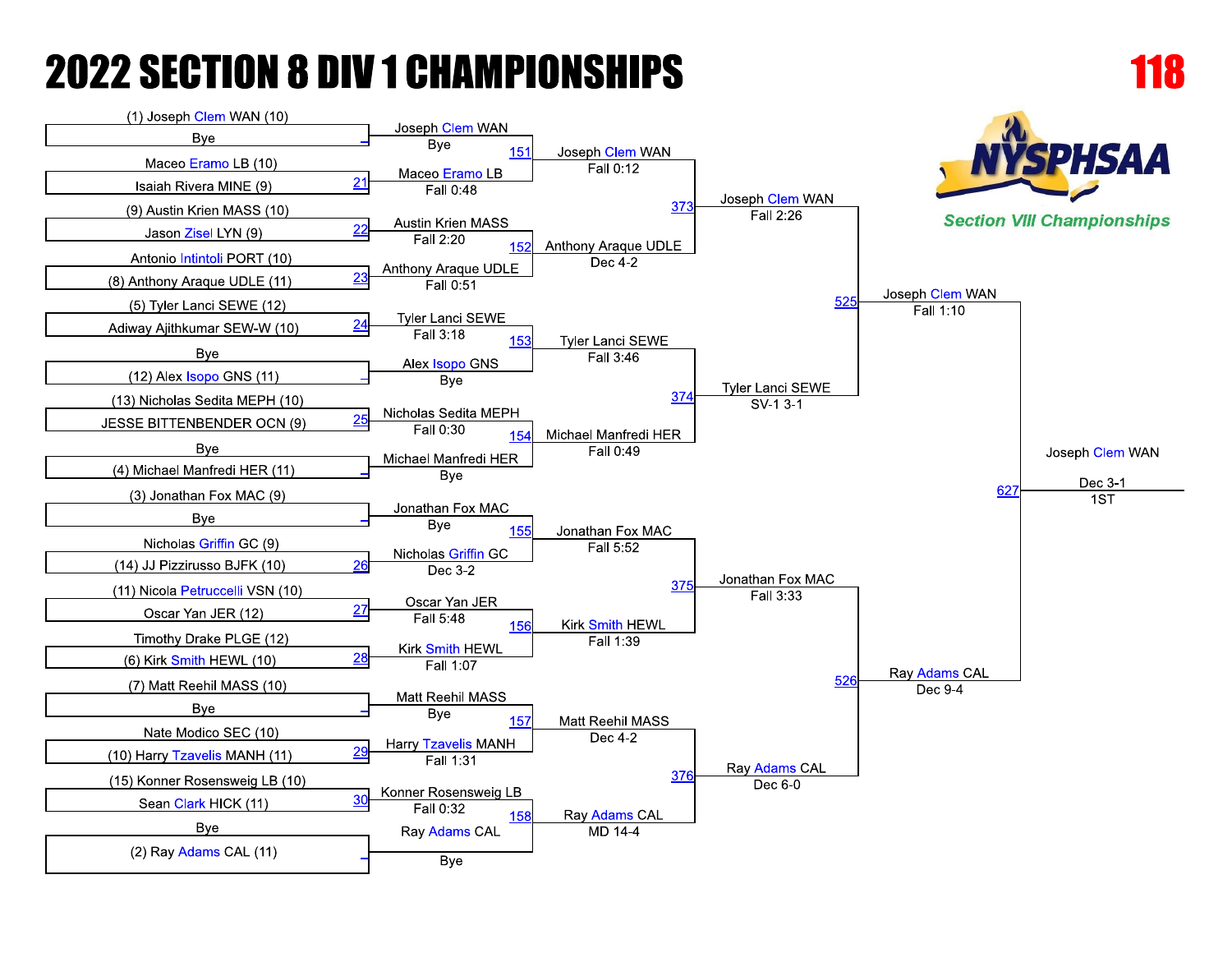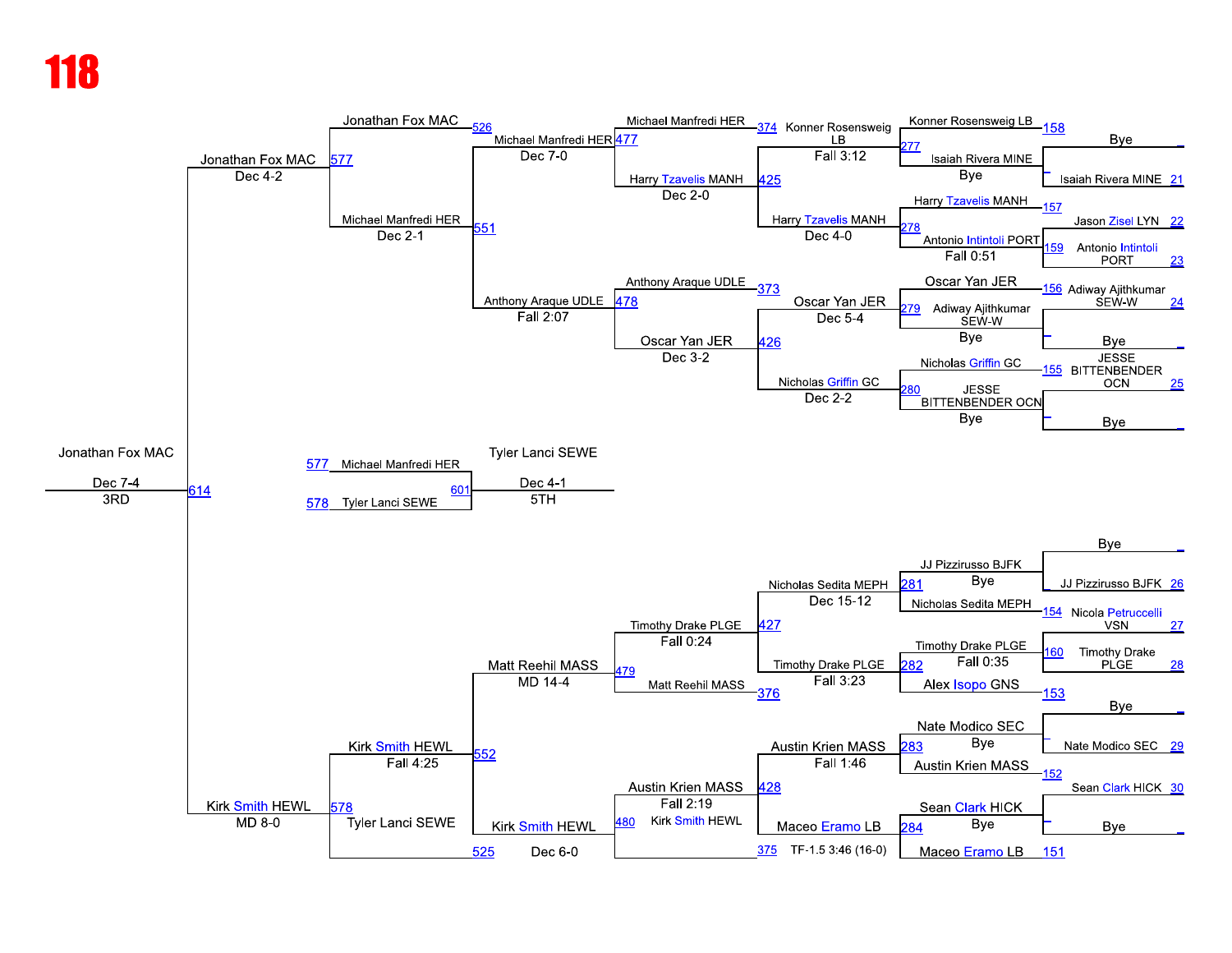

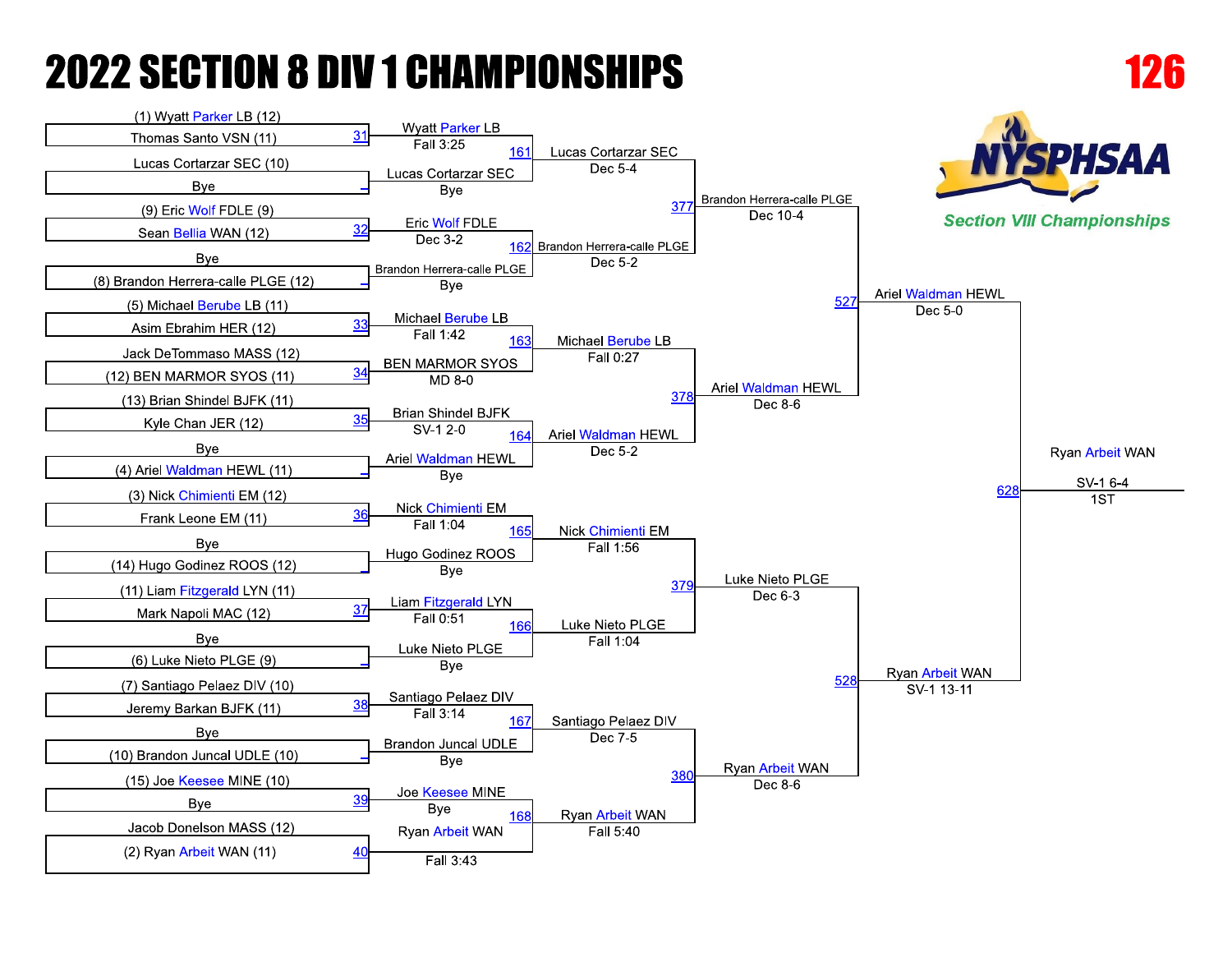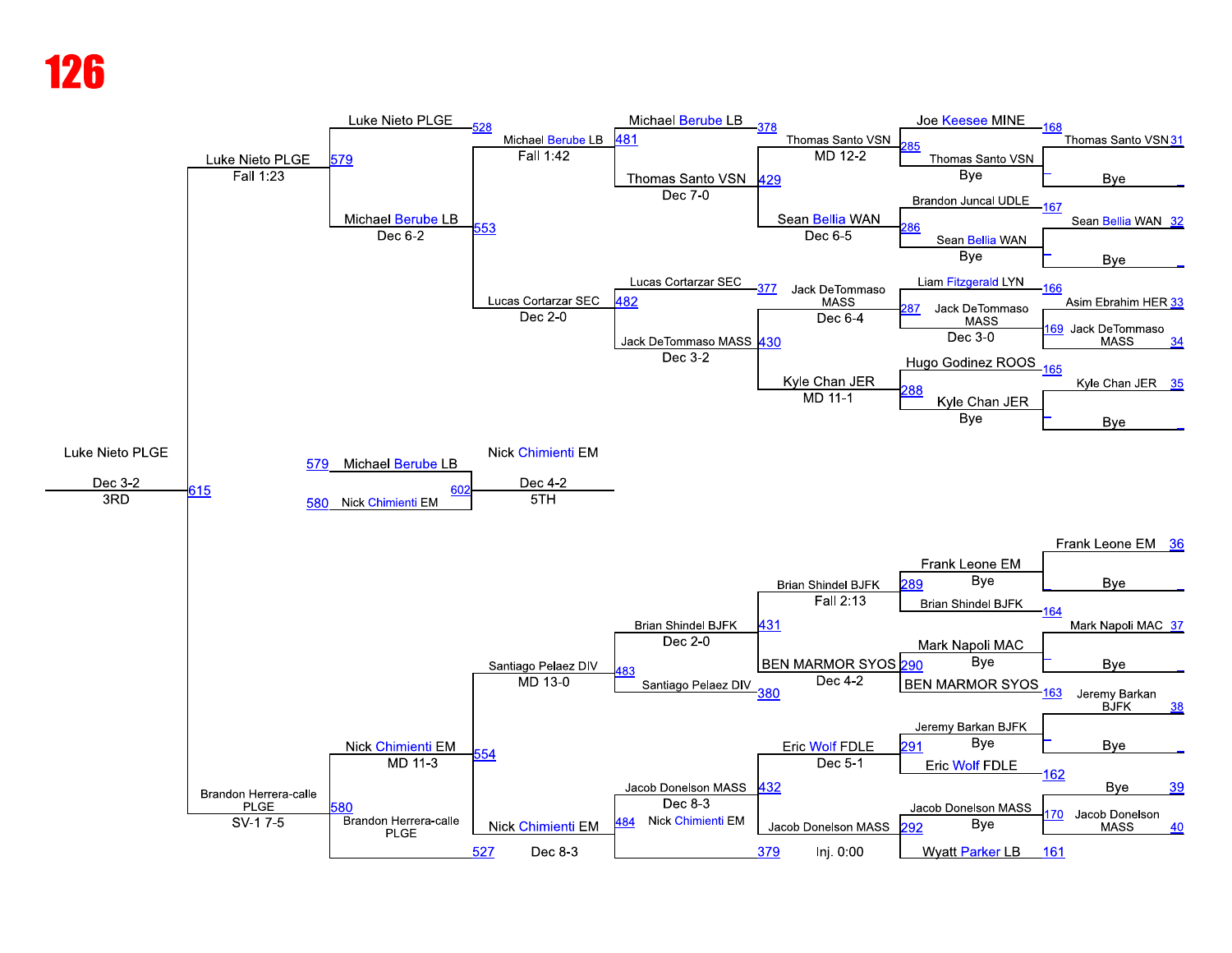**Bye** 

(2) Thomas Bonasera WAN (11)

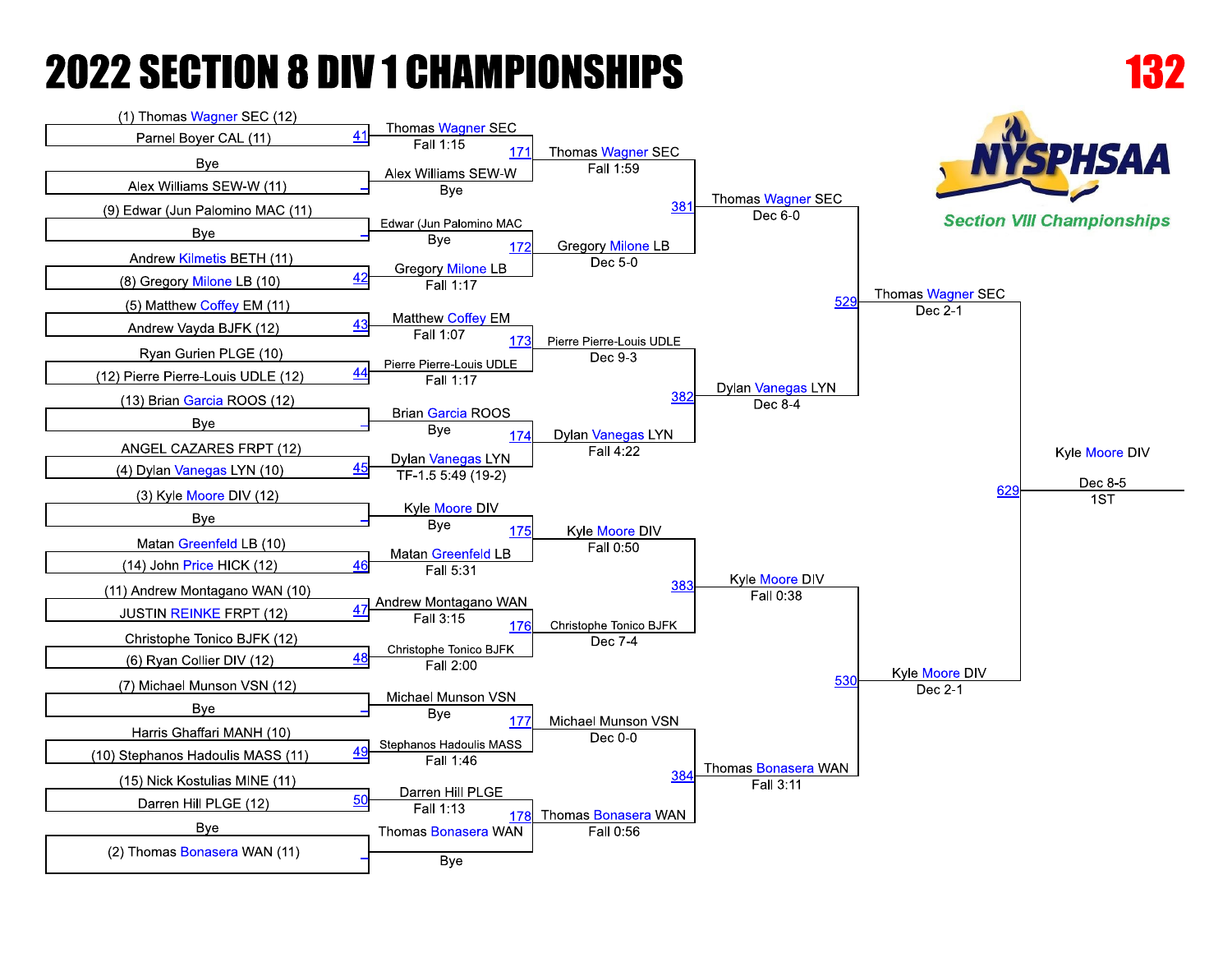### К7

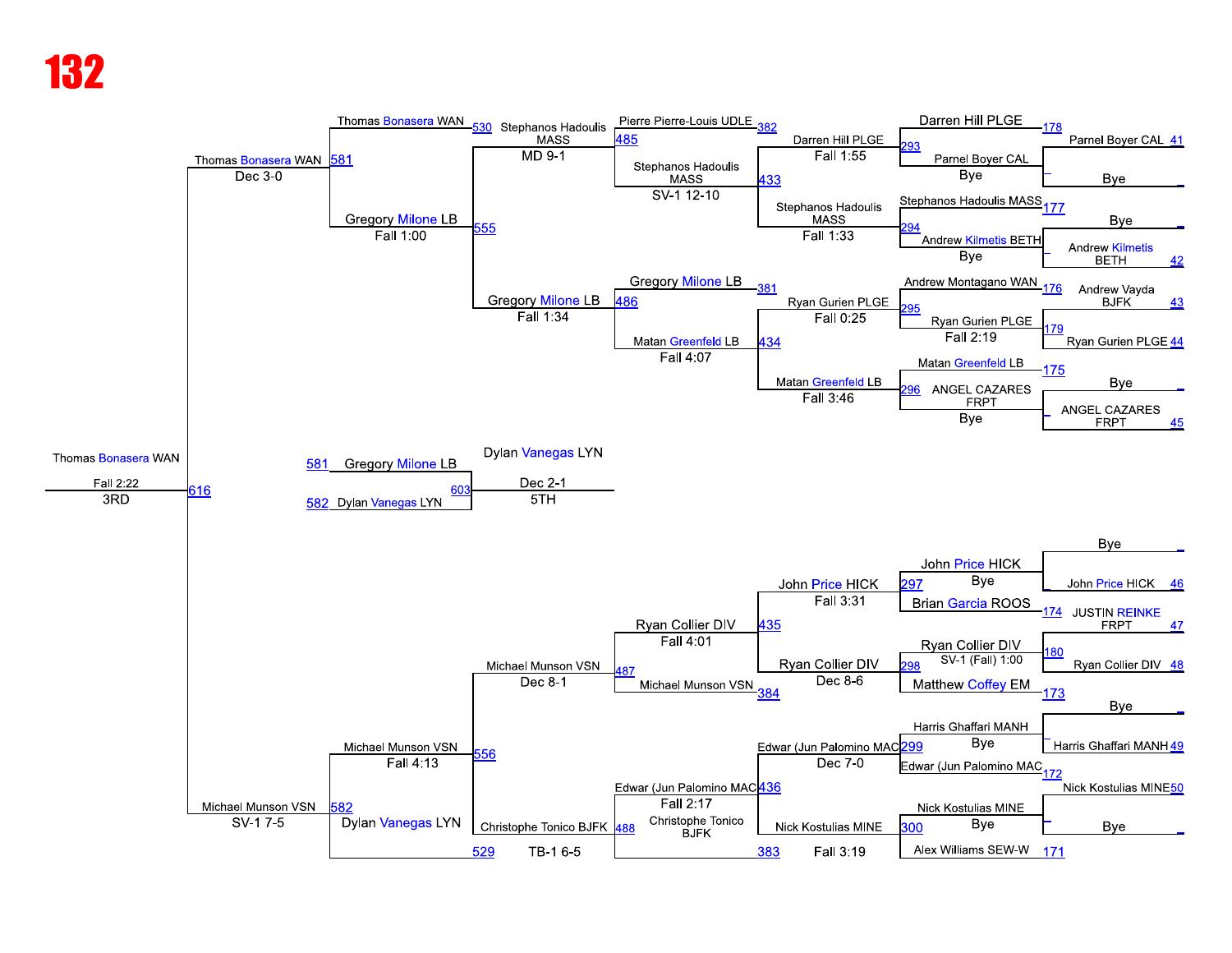

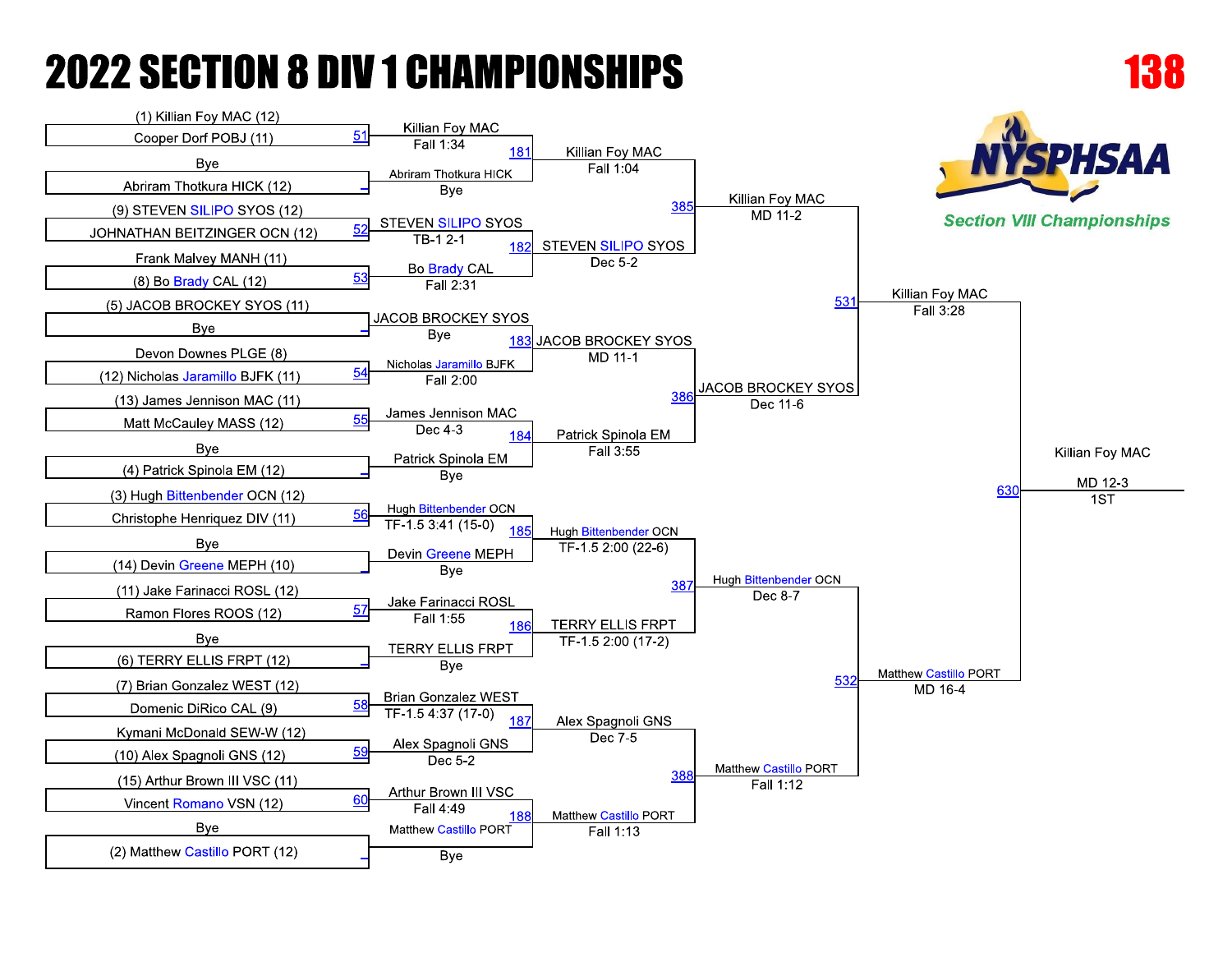#### Kłi

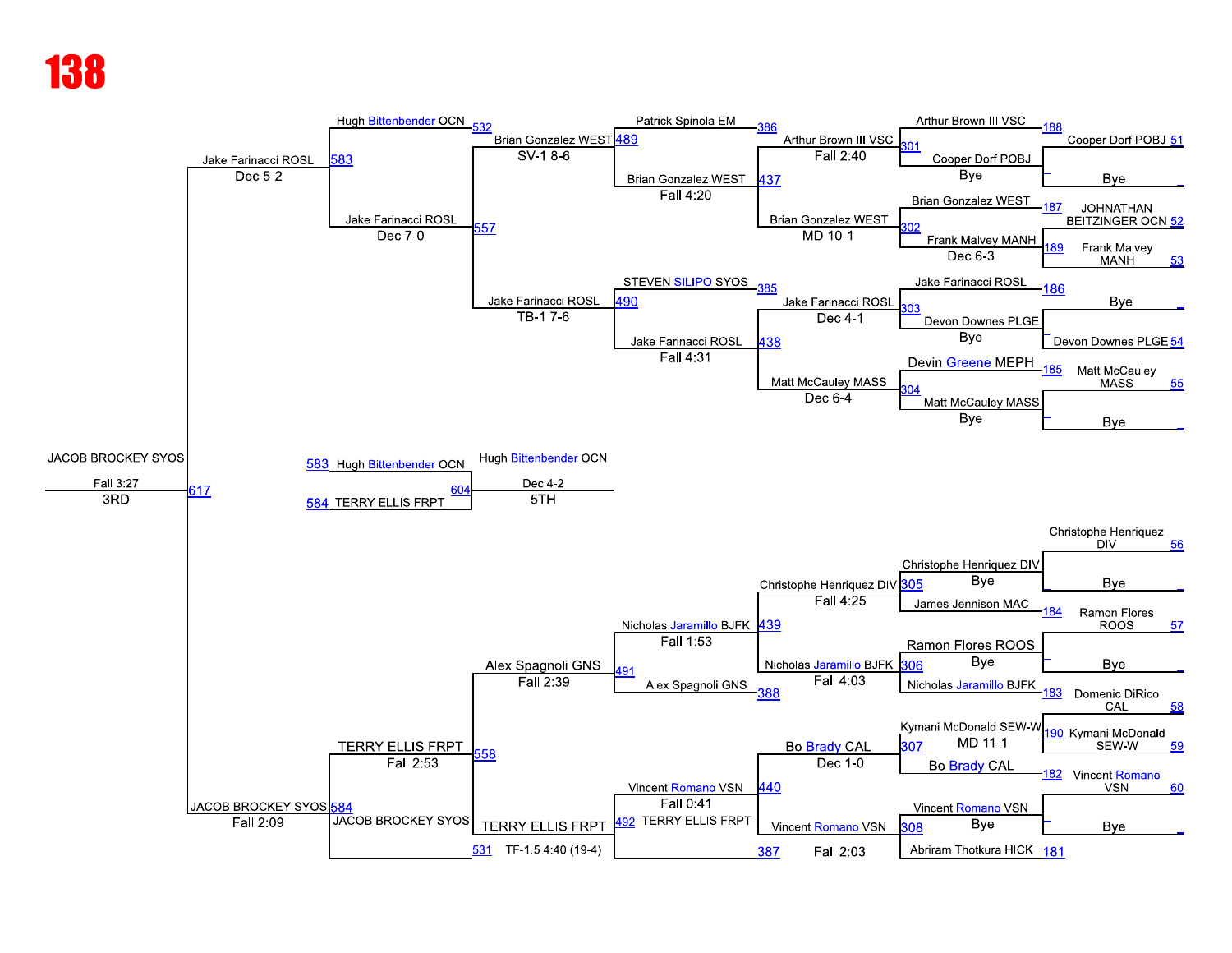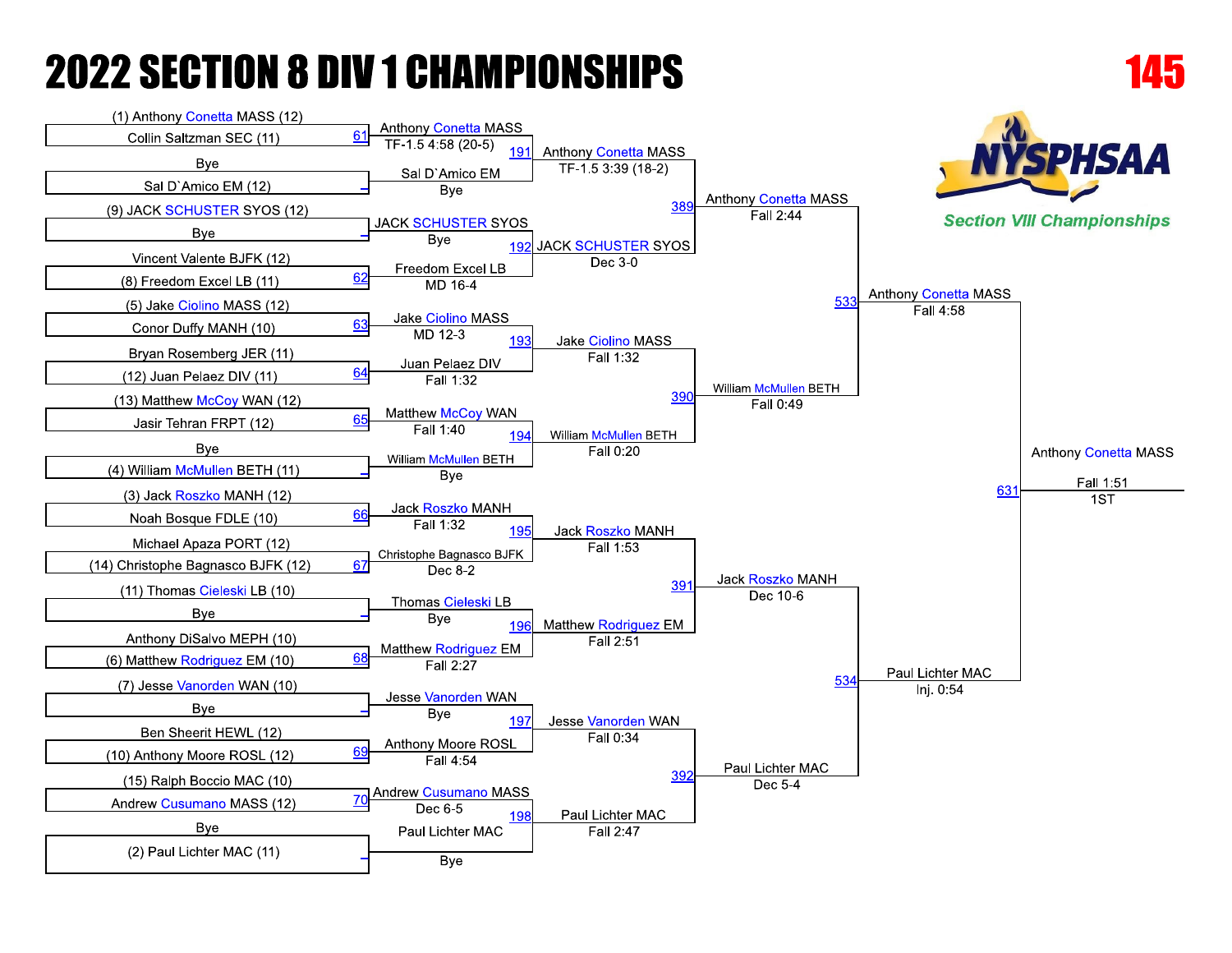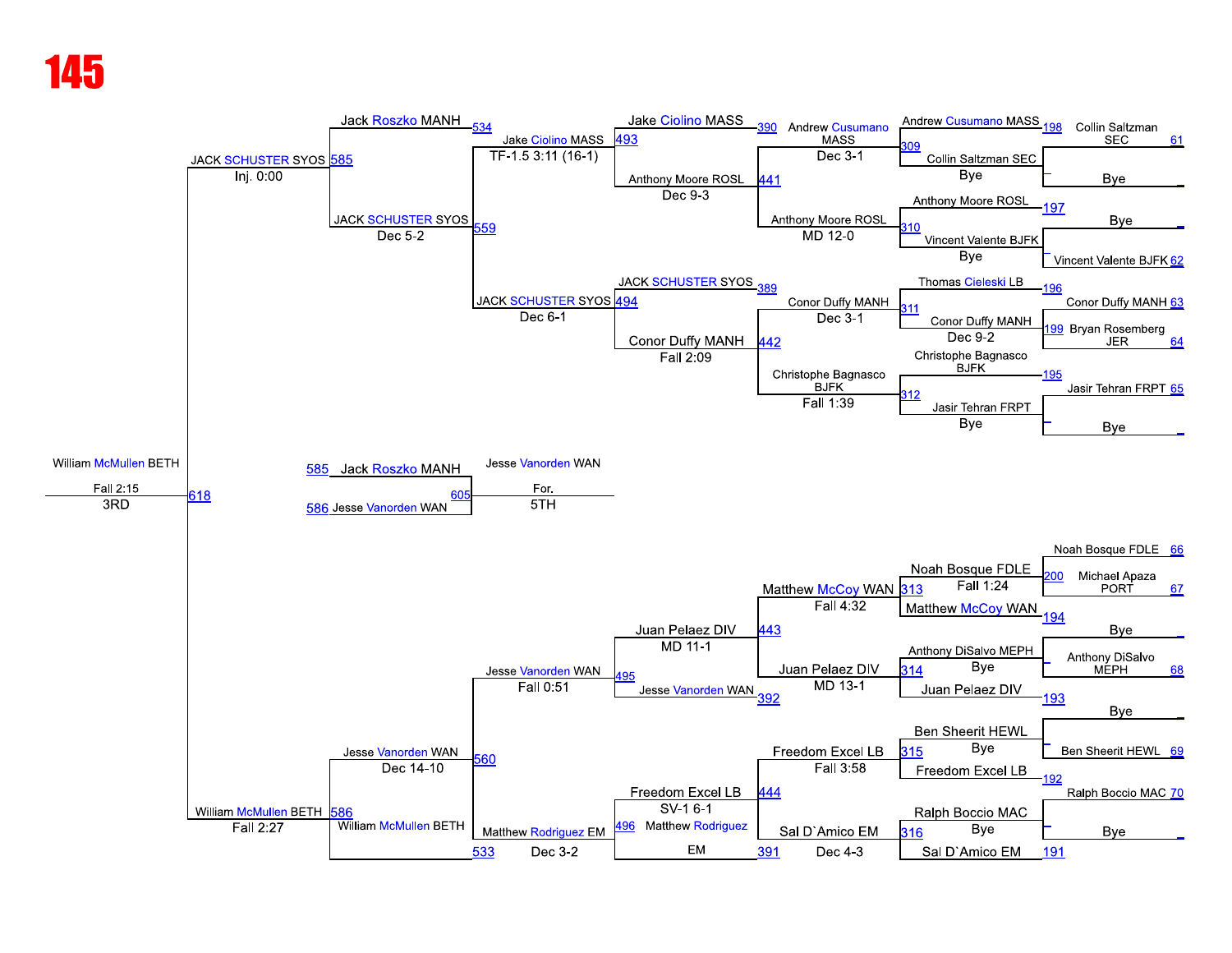**B**ve

**COLE PARKER OCN** 

Jonathan Zenny HEWL

**Bye** 

 $20<sub>1</sub>$ 

Fall 1:07

80

(10) john Wornian BALD (10)

(15) COLE PARKER OCN (11)

Joao Goncalves MINE (11)

**Bye** 

(2) Jonathan Zenny HEWL (12)



39

Jonathan Zenny HEWL

MD 12-2

Jonathan Zenny HEWL

Fall 2:38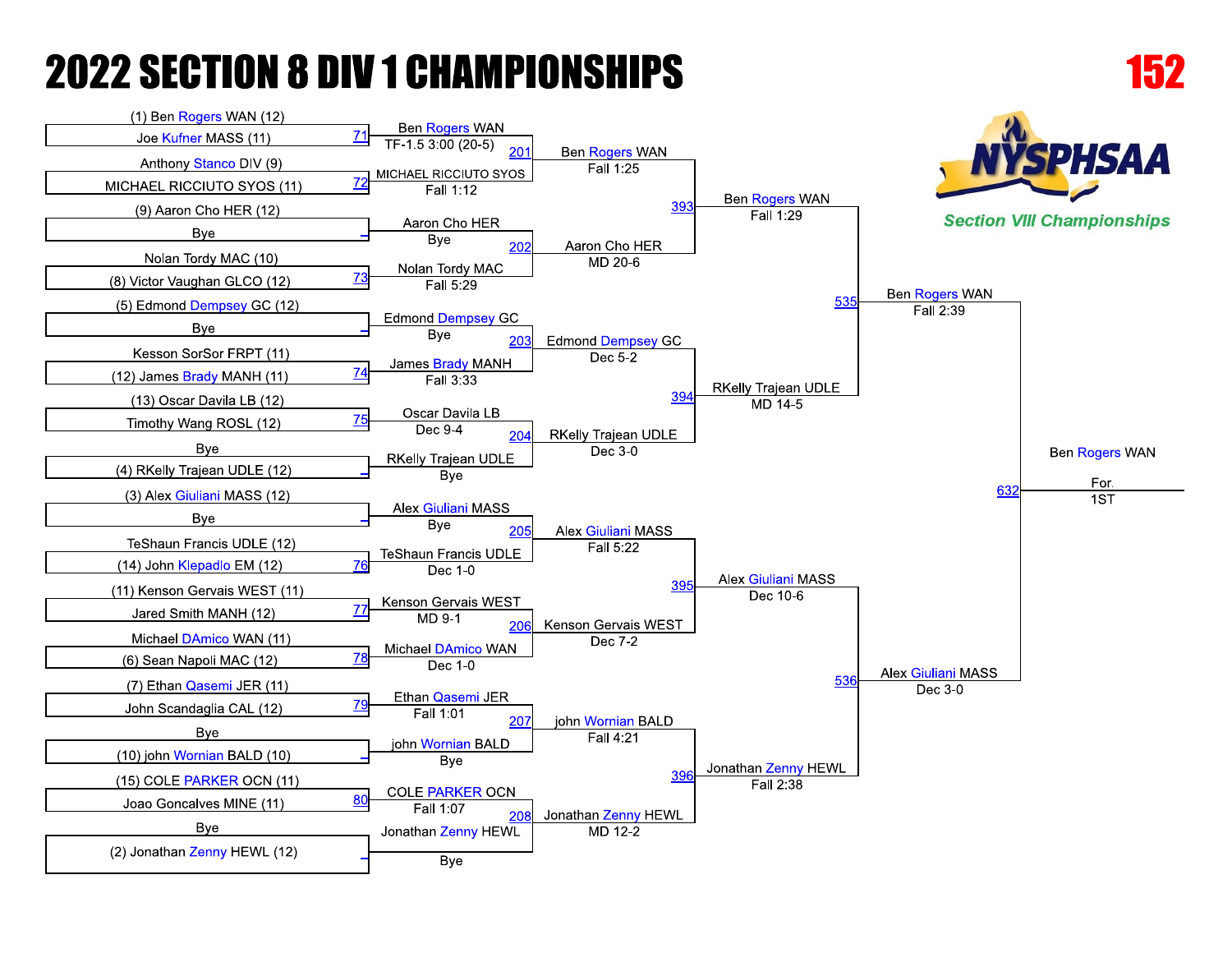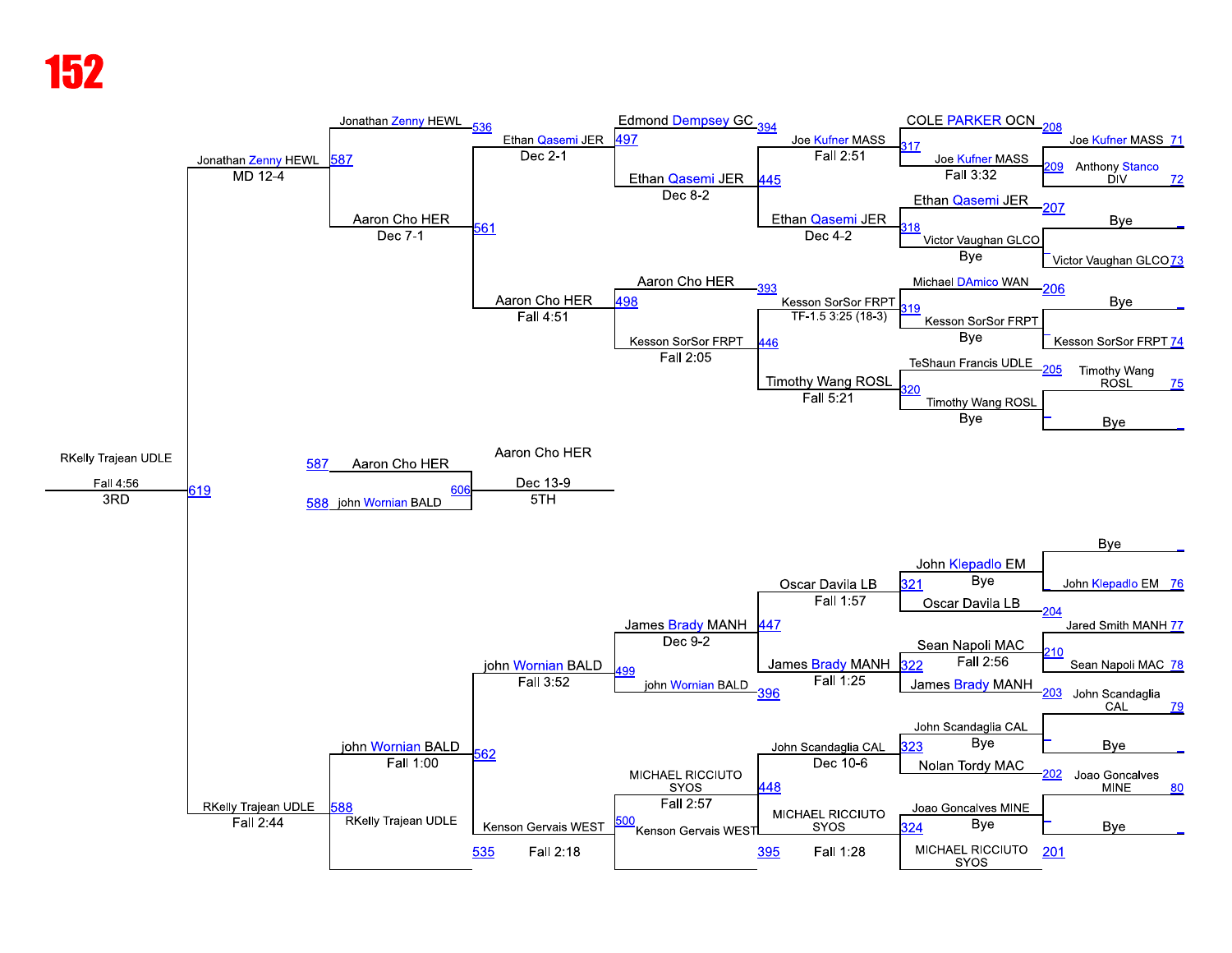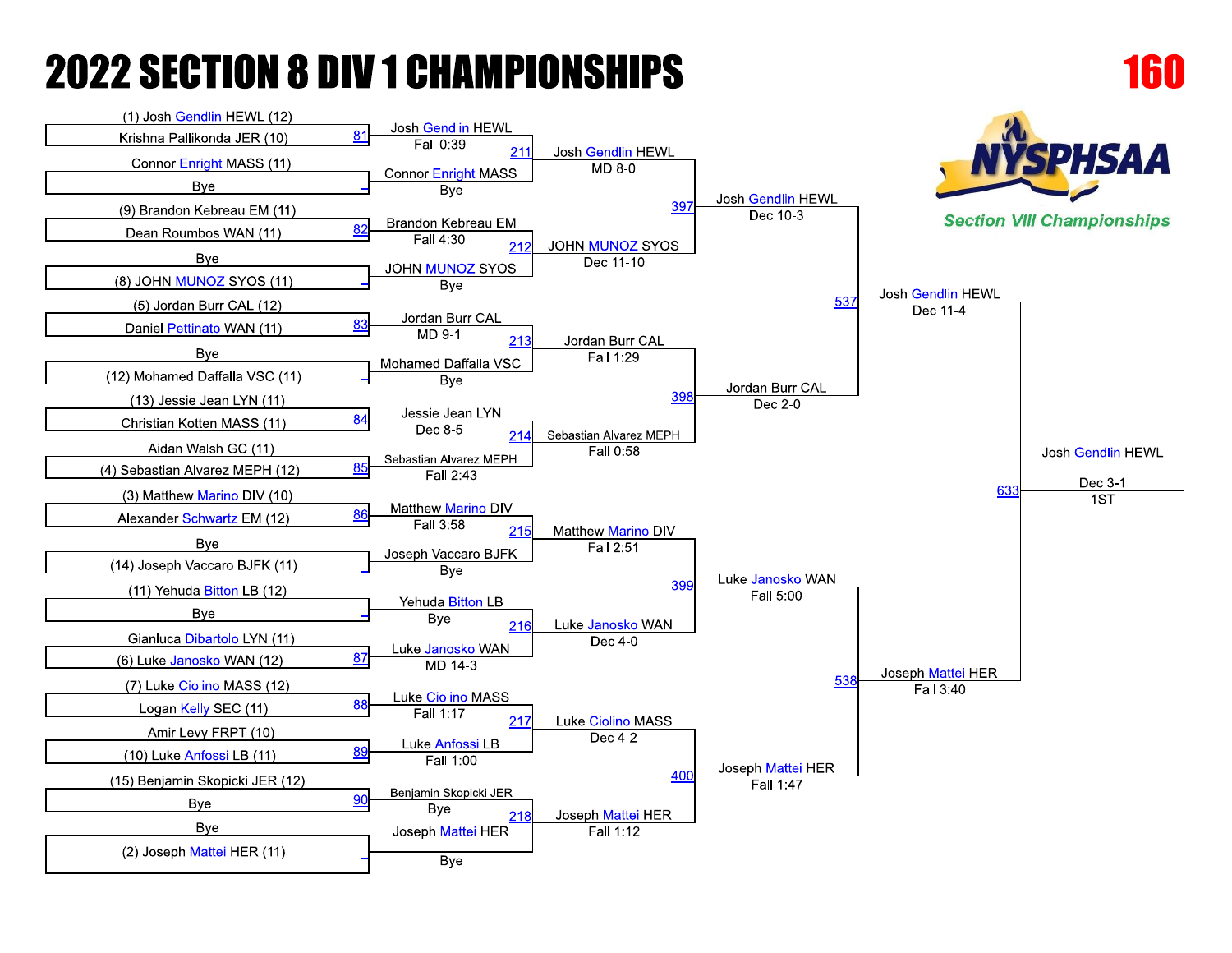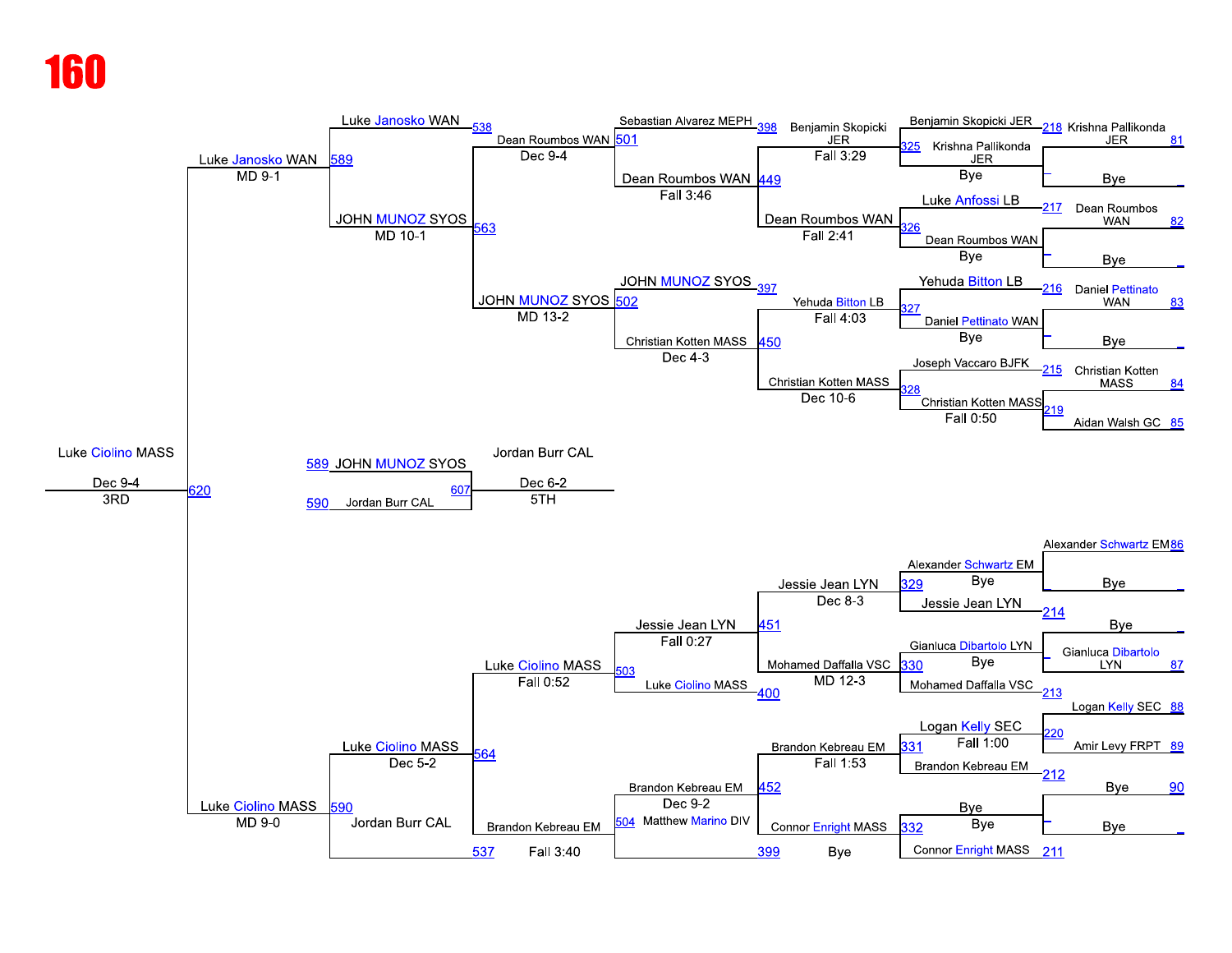

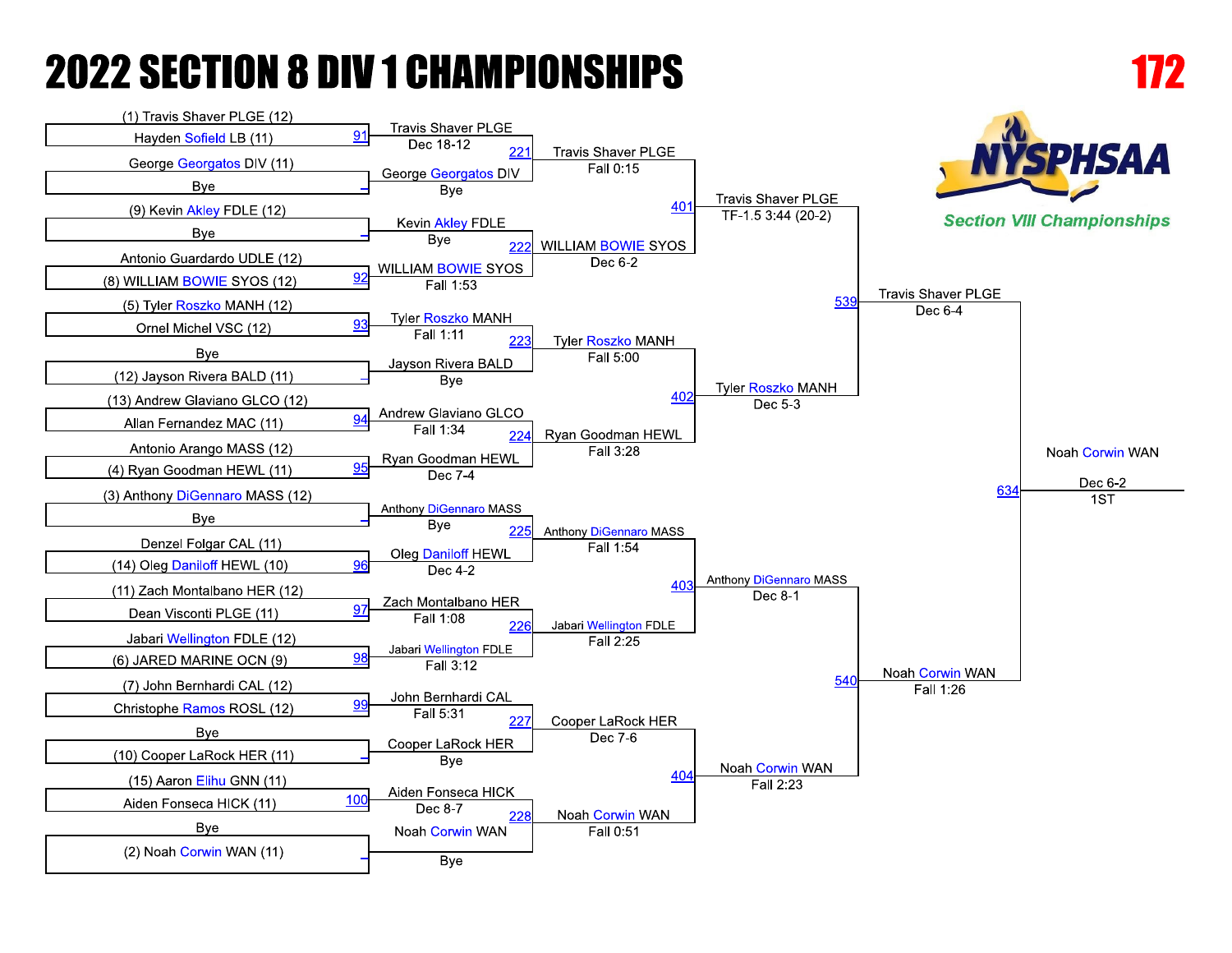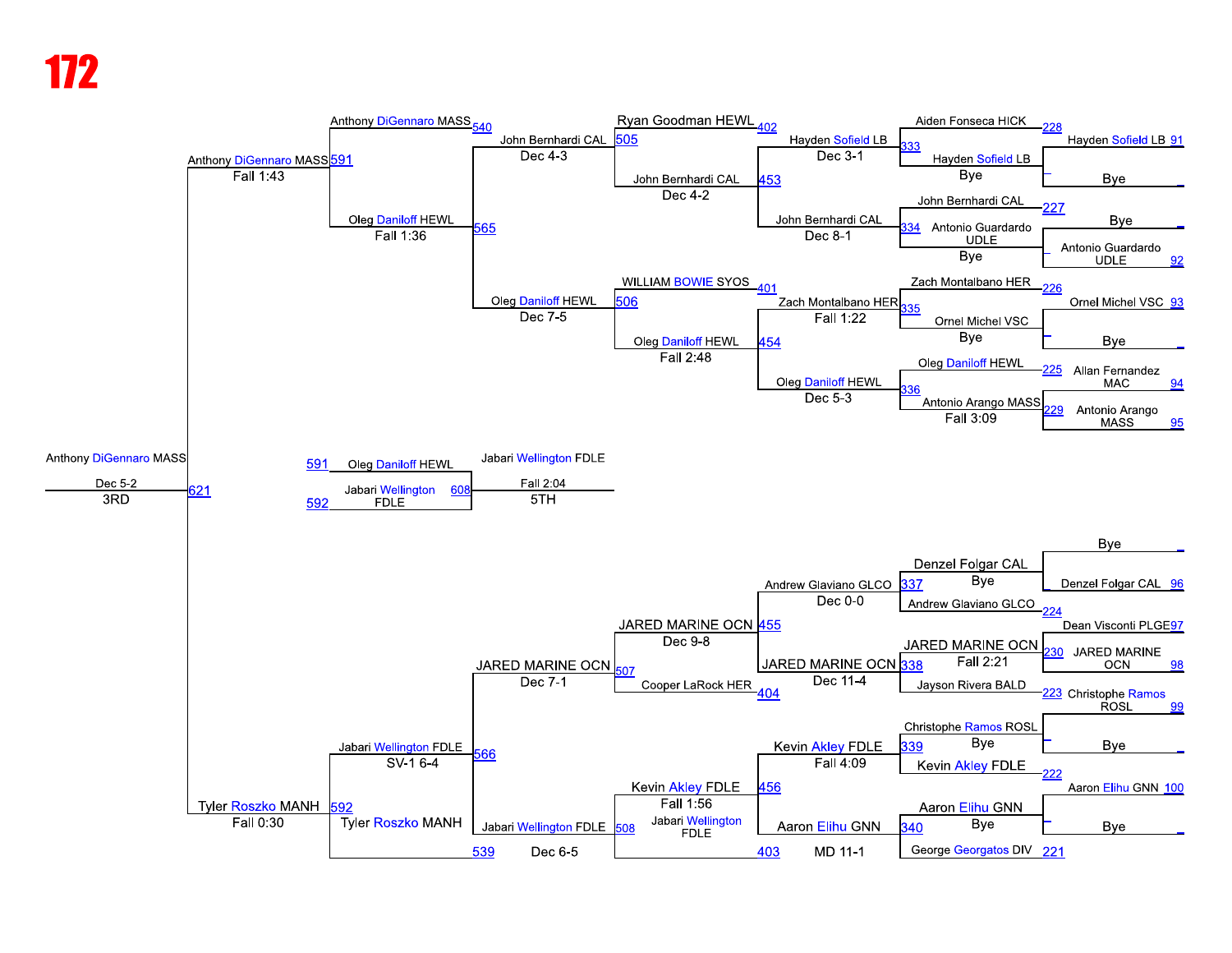

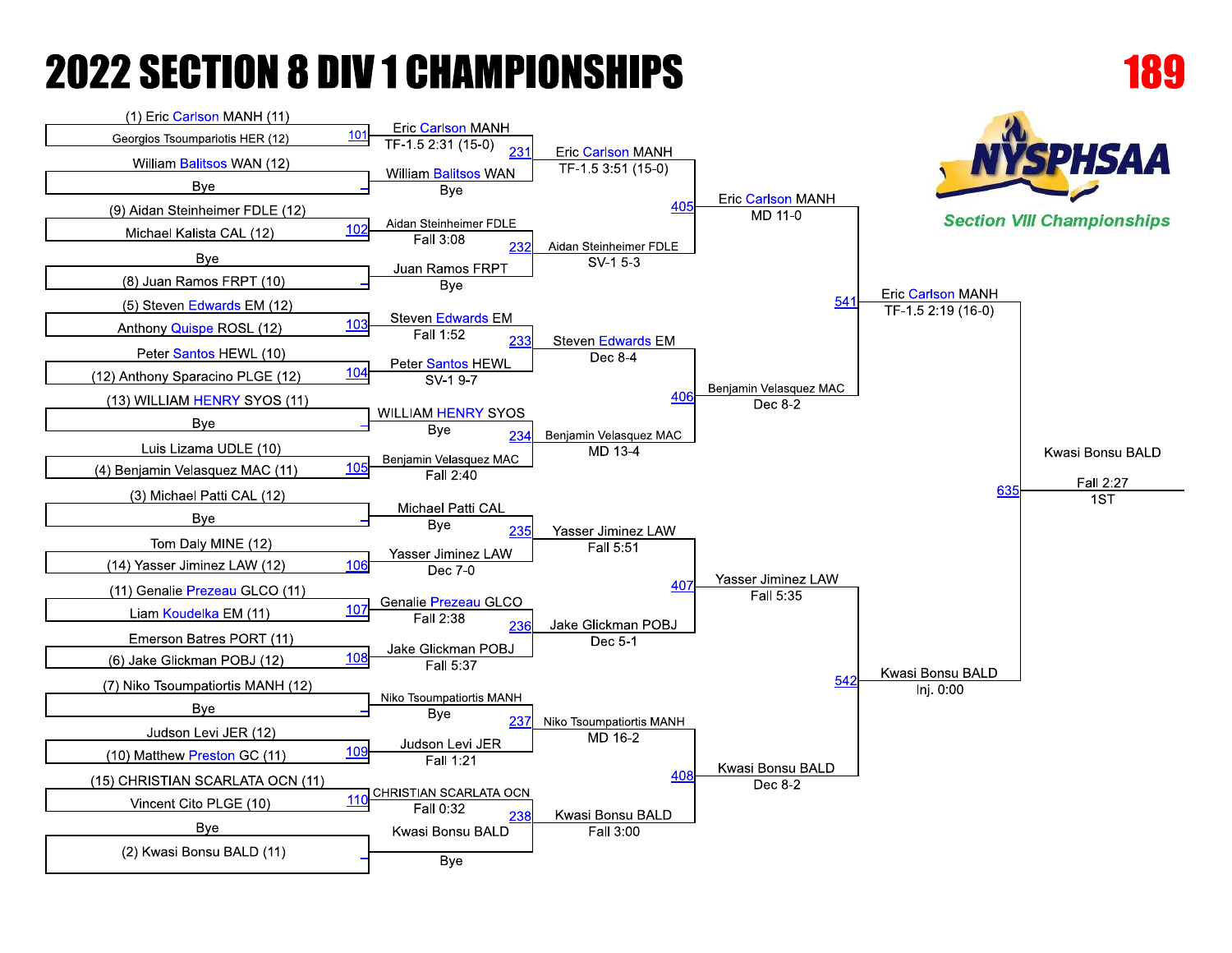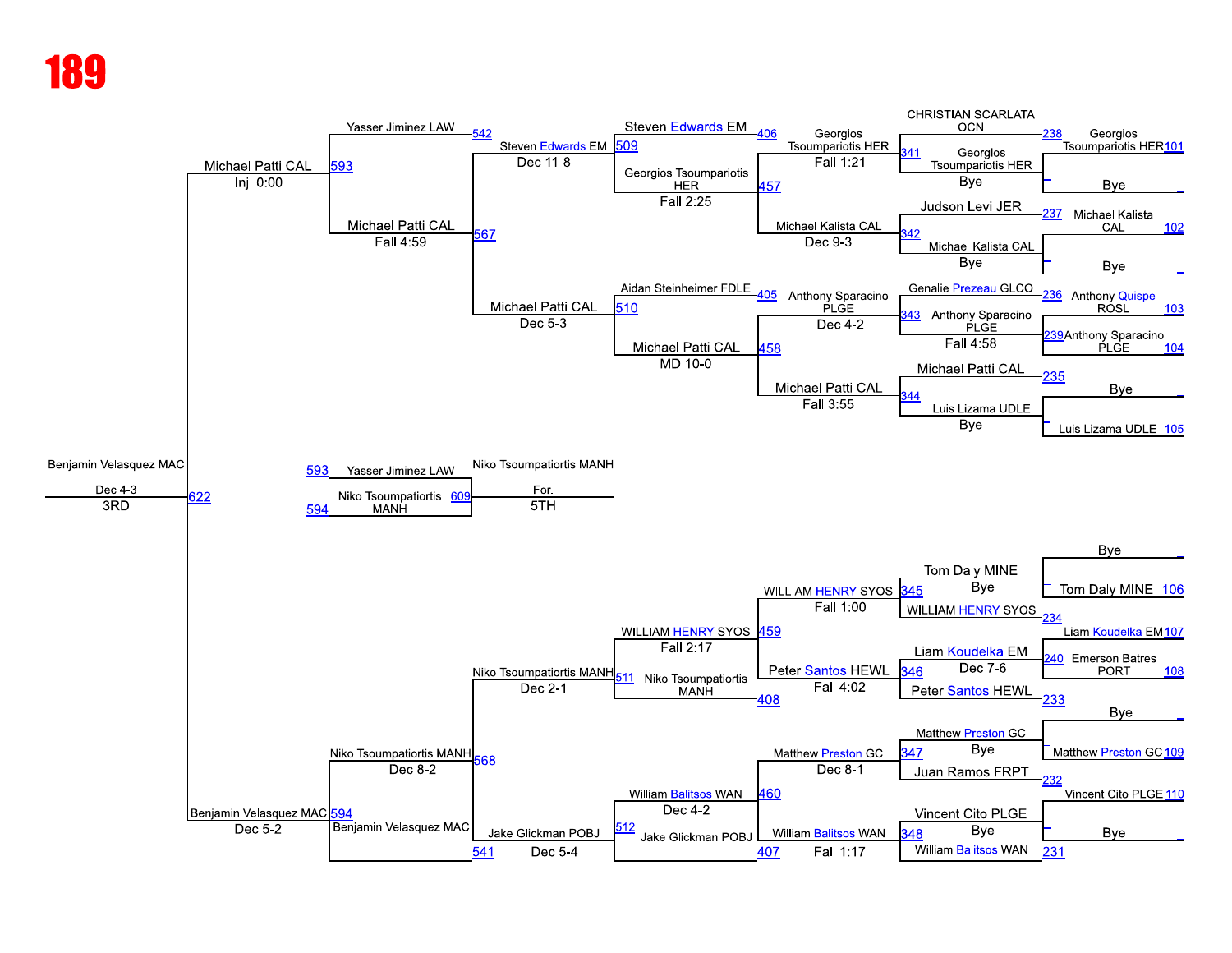

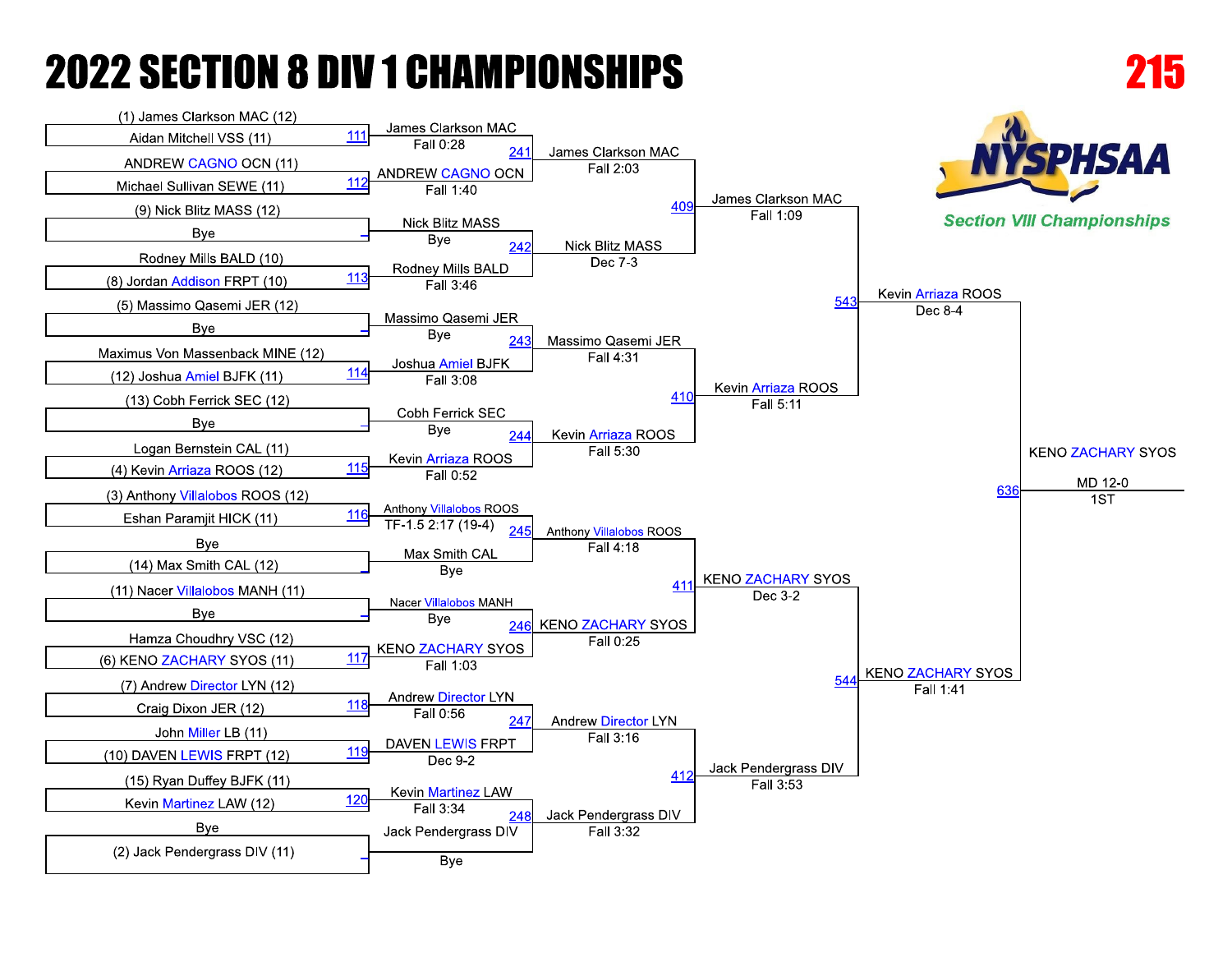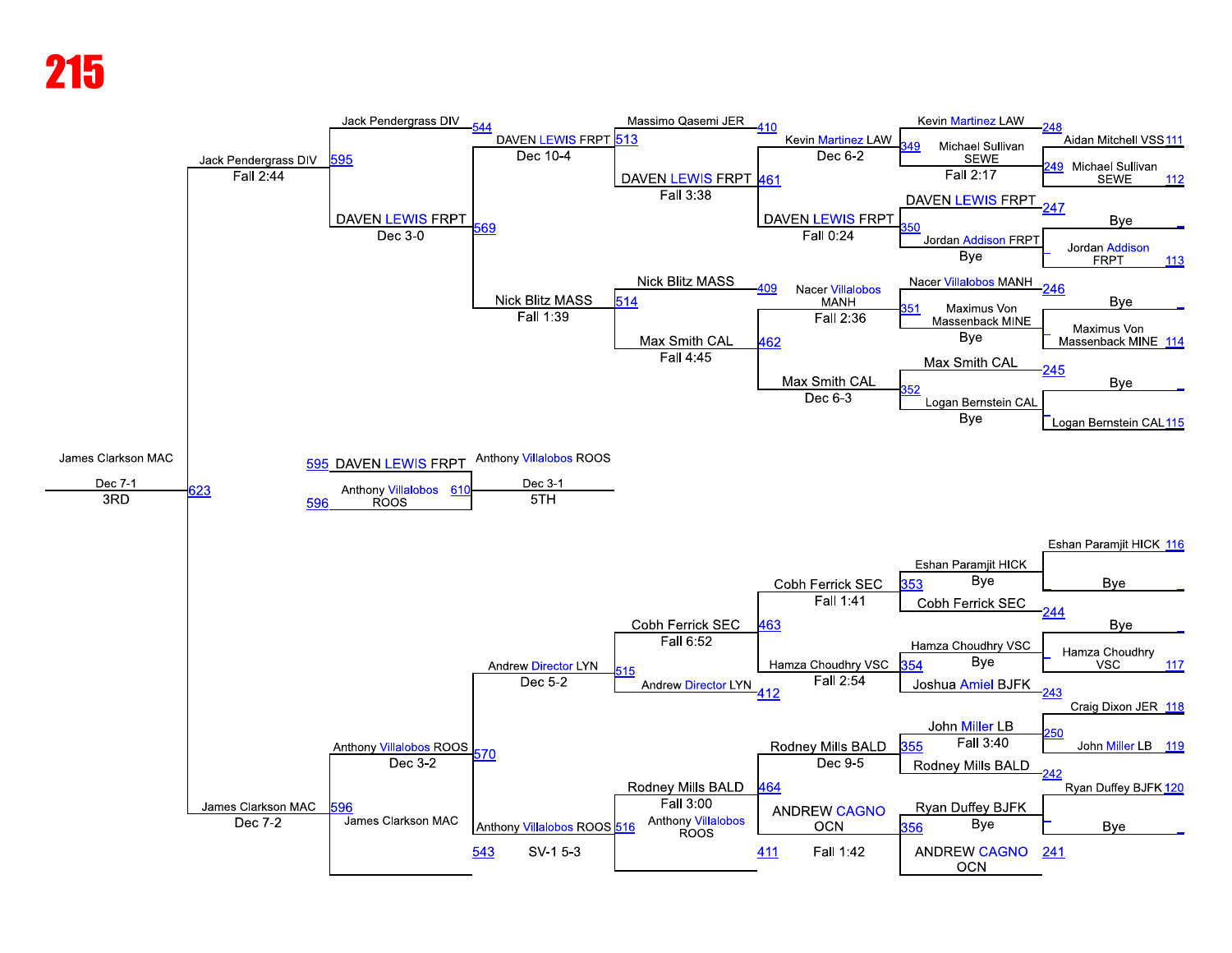**Bye**